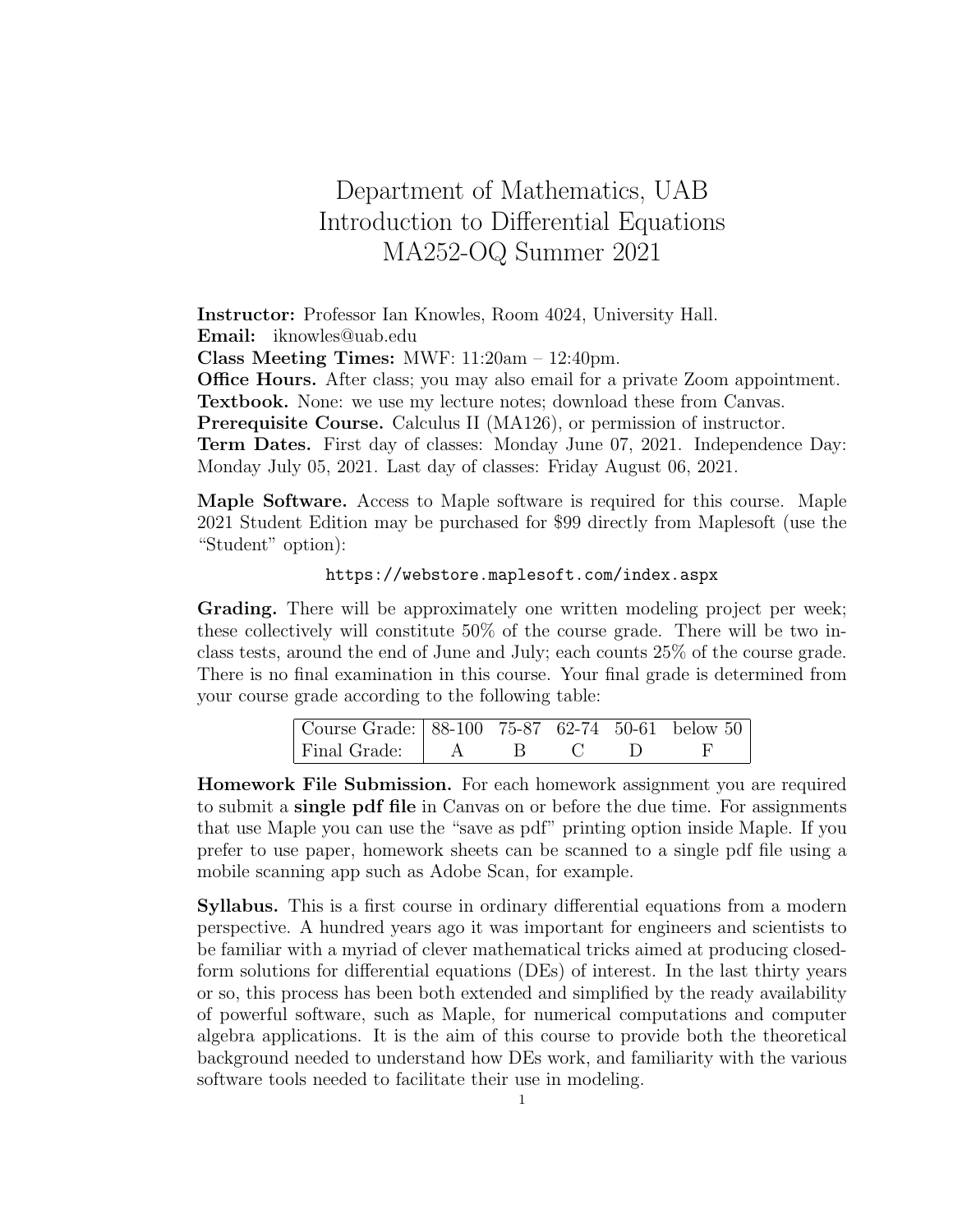We cover first order differential equations (separable, linear, exact, and additional non-linear examples using Maple), modeling with first order DEs, examples of systems of first order DEs, theory of higher order linear DEs (homogeneous and non-homogeneous, superposition of solutions, linear independence (via Wronskians) and general solutions, initial and boundary value problems), solution of constant coefficient homogeneous linear equations, non-homogeneous linear equations by variation of parameters and Green's functions, with complicated cases done using Maple, and the theory and application of Laplace transforms. Modeling projects in the course will emphasize the use of Maple to do the heavy lifting.

Assignment Rules. All assignments must be your own work; do not copy the work of others or allow your work to be copied. Each assignment must be written as a report in your own words, adhering to the guidelines listed below. Points may be deducted for transgressions of these rules. You can add commentary to a Maple worksheet using the Maple "text" facility, or leave space for the later insertion of hand-written material; see the sample assignment  $ass0.$  pdf on Canvas.

- (1) Your name, class (MA252-OQ), semester (Summer 2021), and assignment number appears at the beginning of your report.
- (2) Each question and part of question must be clearly numbered; the questions (and parts thereof) must appear in INCREASING order in your report.
- (3) Add text commentary explaining each Maple step (or group of steps).
- (4) Use the Maple text editor to interleave text and Maple material. You can mix Maple and hand-written text by leaving a space in your Maple file for later insertion of your hand-written material. No "Maple appendices"<sup>1</sup> permitted. Your report should be a logical and continuous blend of explanatory text and Maple output.
- (5) Clearly label your answers and/or conclusions.

Aims of the Course. Upon successful completion of the course a student should

- be familiar with the standard types of ordinary differential equation and their methods of solution;
- understand that differential equations provide a precise quantitative connection between the laws of Physics and modeling applications in Science, Medicine and Engineering;
- be able to use computer algebra software (such as Maple) to facilitate the computations that arise in the context of practical modeling projects.

<sup>&</sup>lt;sup>1</sup>i.e. all of the Maple output glomped together at the end of the report